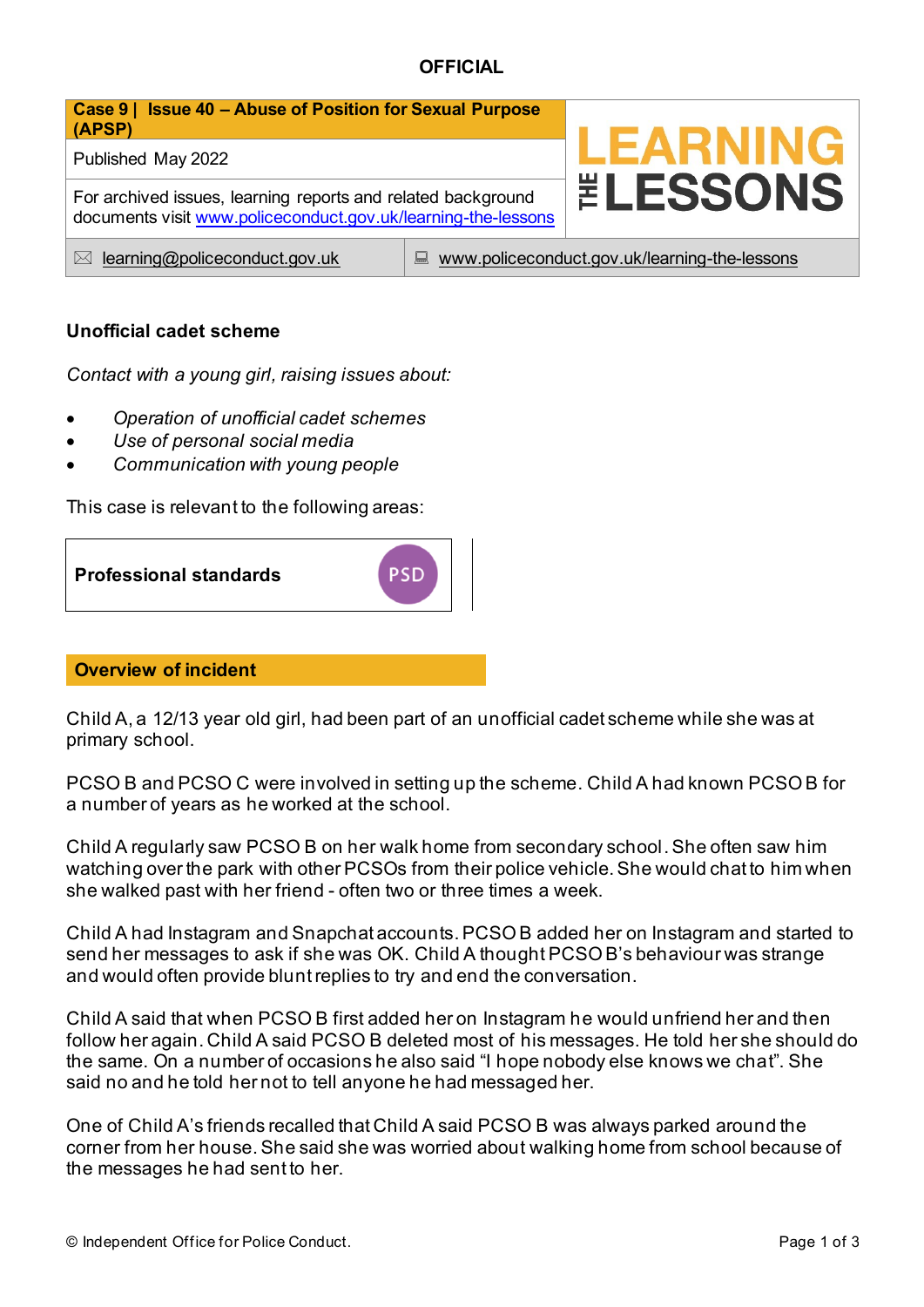PCSO B went on to send Child A a number of inappropriate messages across multiple platforms, including Instagram and Snapchat. The content of the messages included complimenting the girl's appearance and telling her that he liked her.

Child A told her parents about PCSO B and they reported the matter to the force. Investigators analysed PCSO B's interactions with other individuals on Snapchat and found similar content to that included in the messages sent to Child A.

PCSO B's personal mobile phone contained a number of social media and messaging applications, including WhatsApp, Facebook, Line, Anygram and Snapchat. The download showed a volume of contact with various users, however it was not possible to establish their identities or ages.

A number of explicit photographs and videos were found in a WhatsApp sent folder but it was not possible to determine who the images had been sent to.

The scheme run by PCSO B and PCSO C is an unofficial cadet scheme. This is separate to the national volunteer police cadet scheme within the force.

Concerns had been expressed by senior leaders that the scheme would not have the same practices around safeguarding training, vetting or risk assessment found in the official scheme. Senior leaders allowed the unofficial scheme to operate on the understanding no field trips would be arranged by the force, a teacher must always be present, and the term cadet should not be used.

Senior leaders also contacted PCSO B and PCSO C to see whether any additional training or support was needed. The PCSOs were given time to complete an online Child Protection in Education course and DBS checks were conducted in relation to the PCSOs.

# **Type of investigation**

IOPC independent investigation

**Findings and recommendations**

## *Local recommendations*

## **Local recommendation 1**

- 1. The IOPC recommended the force update their policies on the use of personal social media. This should enforce to officers and staff that using personal social media to contact members of the public met through their work or duties was not acceptable. This message should be explicit and unambiguous to all officers and staff, and may require dedicated inputs or line manager discussions to ensure understanding.
- 2. This followed an IOPC investigation into a complaint made about a staff member's social media contact with a child met through policing duties. The force's social media policies and guidance lacked explicit instructions to officers and staff that personal social media should not be used to contact members of the public met through their work.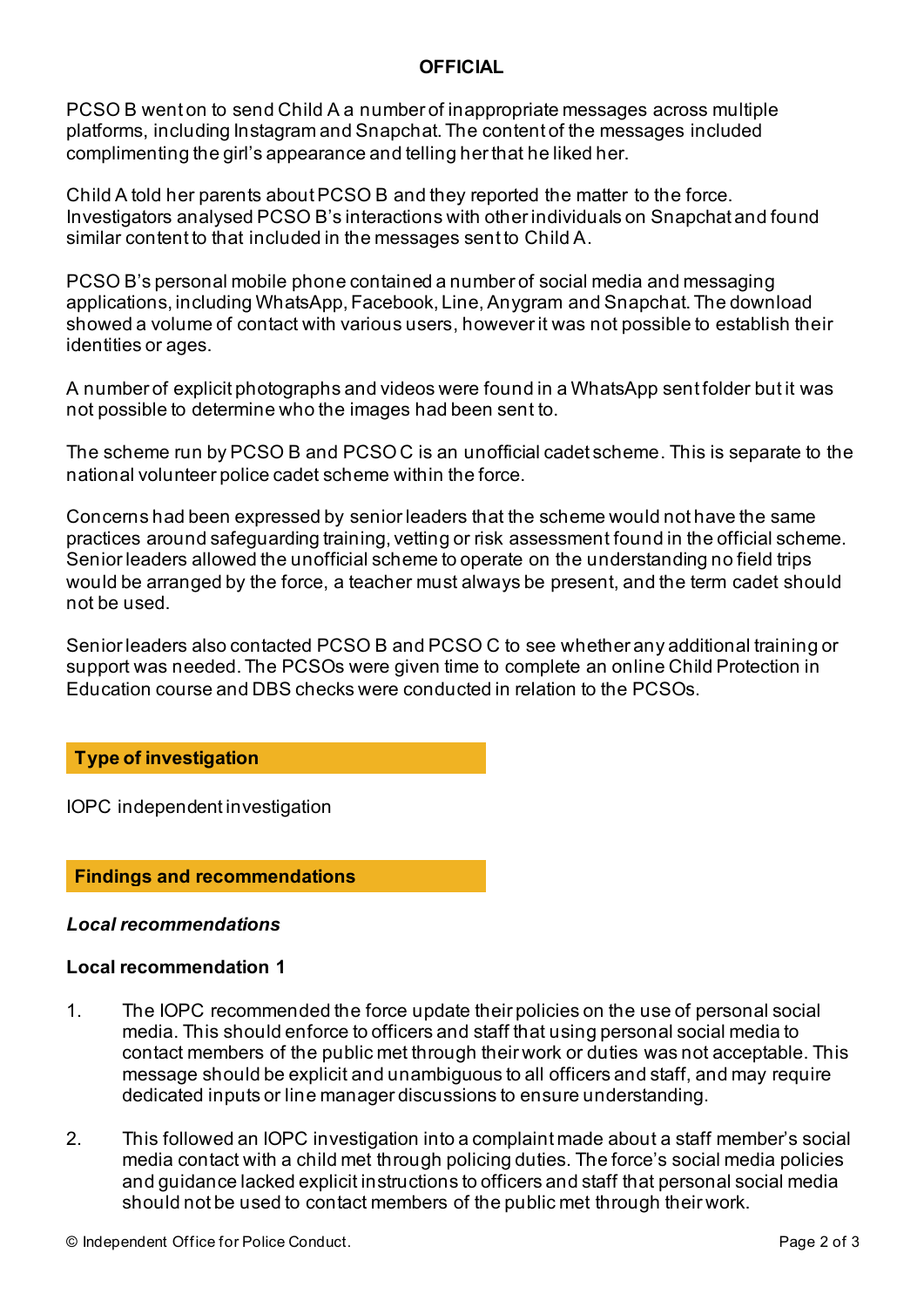### **Local recommendation 2**

- 3. The IOPC recommended that the force make sure that officers and staff working with children in any capacity are aware of the appropriate communications channels and that contact with a child via social media is never appropriate.
- 4. This followed an IOPC investigation into a complaint made about a staff member's social media contact with a child met through policing duties. The investigation found that work to improve in this area has been implemented as a result of another investigation which related to the Volunteer Police Cadet (VPC) scheme. The force should confirm this message is also being received outside of the official VPC scheme.

### *National recommendations*

### **National recommendation 1**

- 5. The IOPC recommended that the Police Staff Council strengthen the Standards of Professional Behaviour (September 2008) in respect of 'Authority, Respect and Courtesy'. They should make it explicit to police staff they should not establish or pursue an improper sexual or emotional relationship with a person they come into contact with in the course of their work, who may be vulnerable to an abuse of trust or power.
- 6. This followed an IOPC investigation into a complaint made about a police staff member's social media contact with a child met through policing duties. The investigation found the Standards of Professional Behaviour for police staff did not provide clear expectations in relation to abuse of position for sexual purposes

#### **Response to the recommendations**

#### *Local recommendations*

#### **Local recommendation 1**

- 1. The force has revised its policy governing use of social media.
- 2. The policy emphasises that individuals should never contact a victim or witness through their own social media accounts. This includes personal-professional and personalindividual accounts. The policy states that doing so crosses the boundary between work and personal life and could give false or misleading messages to that person. It goes on to highlight that officers accused of serious corruption within the police in cases of abuse of position for sexual purpose often started their campaigns to target vu lnerable persons by contacting them in this way.
- 3. Student officers now receive an input on use of social media on day three of their training. Similar inputs are also provided to newly promoted sergeants who are asked to cascade information to their teams through briefings and one to one discussions.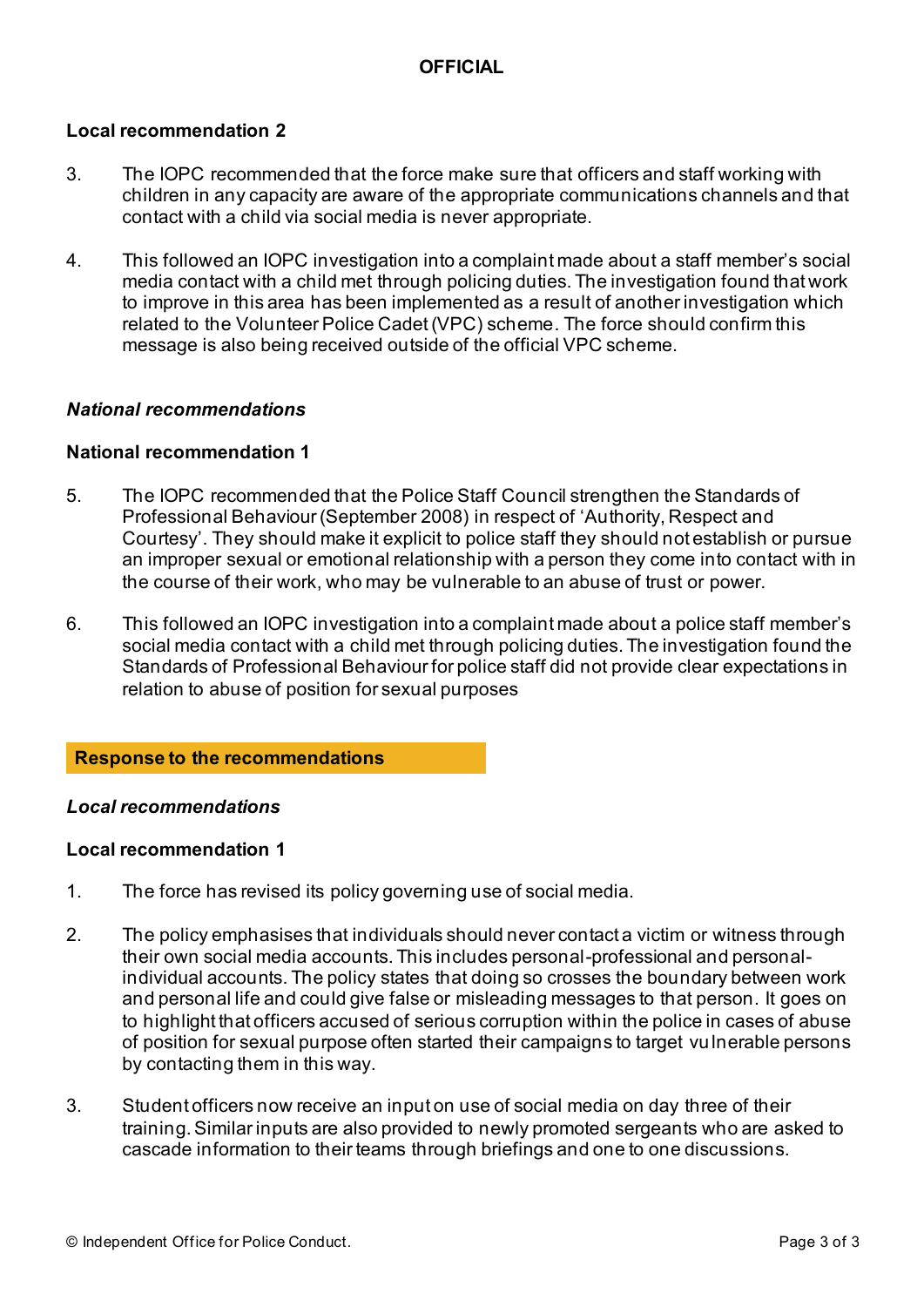4. The Deputy Chief Constable (DCC) tasked the Head of Corporate Communications to produce a full communications plan around learning within the organisation. This will include how key messages are communicated to staff.

# **Local recommendation 2**

- 5. The following guidelines apply to all VPC social media accounts and must be adhered to:
	- Only official force VPC social media accounts and the Marshall platform should be used for any business relating to the VPC.
	- all VPC social media accounts must be approved by the central VPC team and only approved individuals can use these accounts. Details of all those who have access will be stored centrally.
	- Staff/volunteers should not make friend requests to young people they can only accept them. Staff are responsible for ensuring member social media accounts are genuine before accepting requests.
	- Staff/volunteers should not 'friend', 'connect', or 'follow' their own personal account or that of friends/family/personal associates.
	- Communication with cadets should take place in open forums such as the main Facebook/Instagram page, groups or group messages. Another member of staff must always be made aware of and check when the group message function is used.
	- Communication with cadets through social media must always be for a specific purpose, such as planning an event or sharing information. We should avoid excessively social chat and conversation and be mindful of the time at which they are communicating.
	- The private or direct messaging function in a one to one setting must not be used. If a cadet tries to make contact using the private or direct messaging function it should be responded to in an open forum or by another means of communication.
- 6. Staff and volunteers involved in the VPC should not have any contact with cadets through personal social media accounts or any other form of personal, electronic communication, such as email. If a young person attempts to make contact with staff or volunteers online, this should be reported to a supervisor and the central VPC team and logged on the VPC risk register. The same procedure applies if any adult involved in the VPC has a legitimate reason to have online contact with a cadet.
- 7. The force's Safeguarding Adults and Young People Lead has devised a new safeguarding policy as part of his role which will be disseminated in similar ways to the Social Media Policy. This will ensure the message is also received outside of the official VPC scheme. This information will also be included in the VPC newsletter. They are also establishing networks and contacts with school based officers and will ensure the information is cascaded as part of is wider work on safeguarding. He is also working on a safeguarding policy for apprentices which will include similar guidance and dissemination strategies.

# *National recommendations*

# **National recommendation 1**

© Independent Office for Police Conduct. Page 4 of 3